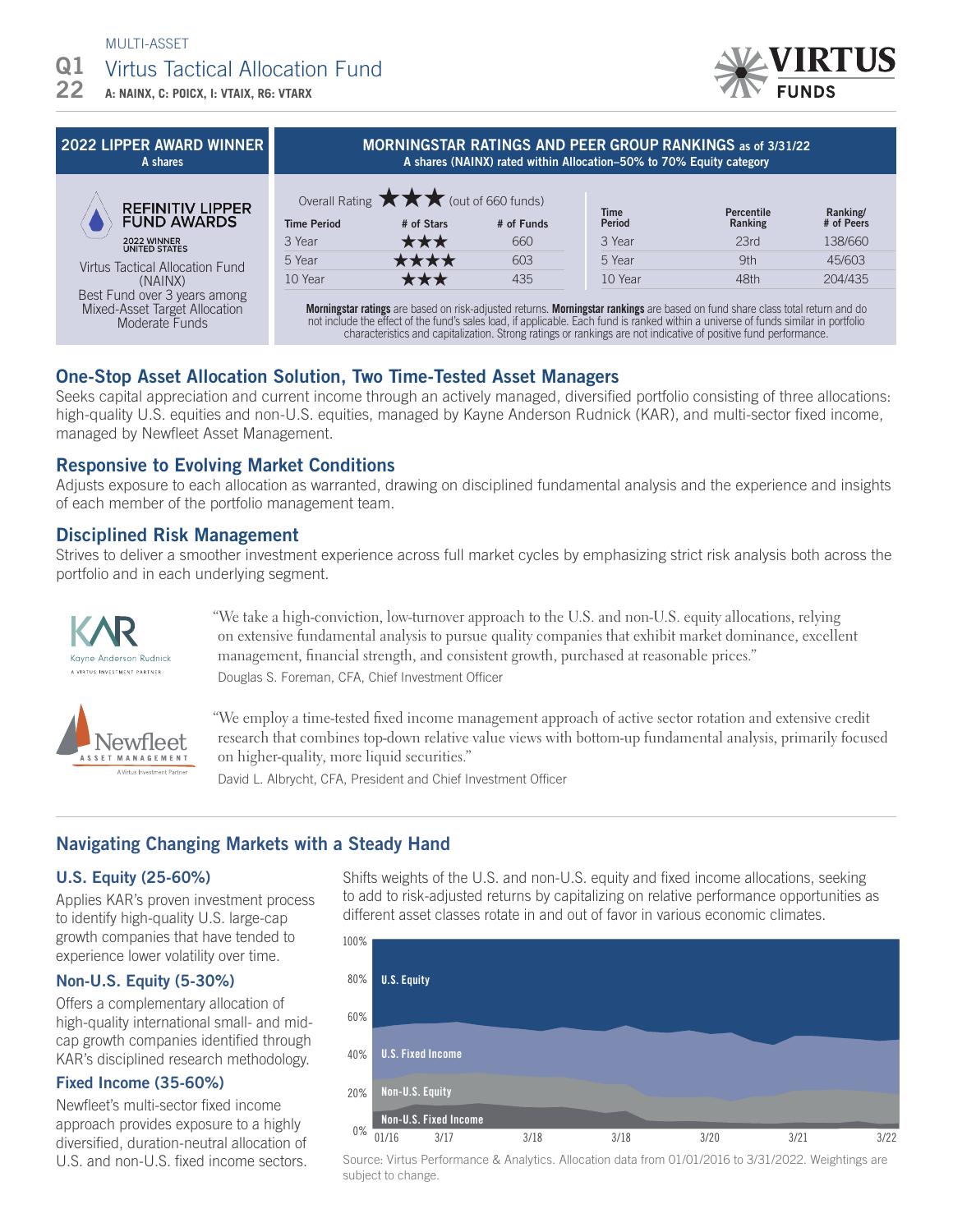# Quality Global Equity Exposure Driven by Strong Fundamentals

Extensive fundamental research guides discrete, actively managed investment styles in the U.S. and international equity allocations. The focus is on differentiated quality companies, emphasizing businesses with healthy balance sheets, low-to-no debt, strong and predictable earnings growth, and high cash flows.

U.S./NON-U.S. EQUITY SECTOR WEIGHTING RANGES AND POSITIONING (%) as of 3/31/22



Source: Virtus Performance & Analytics.

Bars represent sector weight ranges since July 2016 with median and current weights highlighted. Median weights unavailable for Communication Services due to sector reorganization of Index in 2018. Sector weightings are subject to change.

## Flexible, Multi-Sector Fixed Income Exposure with a Quality Focus

Active rotation across the full fixed income universe significantly expands the opportunity set beyond the Bloomberg U.S. Aggregate Bond Index, coupled with continuous monitoring of credit quality and risks.

FIXED INCOME SECTOR WEIGHTING RANGES AND POSITIONING (%) as of 3/31/22



Source: Virtus Performance & Analytics.

Bars represent sector weight ranges since July 2016 with median and current weights highlighted. Sector weightings are subject to change.

## **High Credit Quality Focus as of 3/31/22**



### **RATINGS DISTRIBUTION**

|     | % Fixed Income<br>Allocation |                    | % Fixed Income<br><b>Allocation</b> |
|-----|------------------------------|--------------------|-------------------------------------|
| Aaa | 30.08                        | Caa                | 0.03                                |
| Aa  | 11.45                        | Сa                 | 0.00                                |
| A   | 7.56                         | C                  | 0.01                                |
| Baa | 25.98                        |                    | 0.00                                |
| Ba  | 10.92                        | <b>NR</b>          | 5.16                                |
| B   | 5.91                         | Cash & Equivalents | 2.92                                |

Ratings apply to holdings, not the Fund, and are subject to change. Investment grade: Aaa, Aa, A, and Baa. Below-investment grade: Ba, B, Caa, Ca, C, and D. Sources: Standard & Poor's, Moody's, and Fitch. See full credit rating disclosure on last page.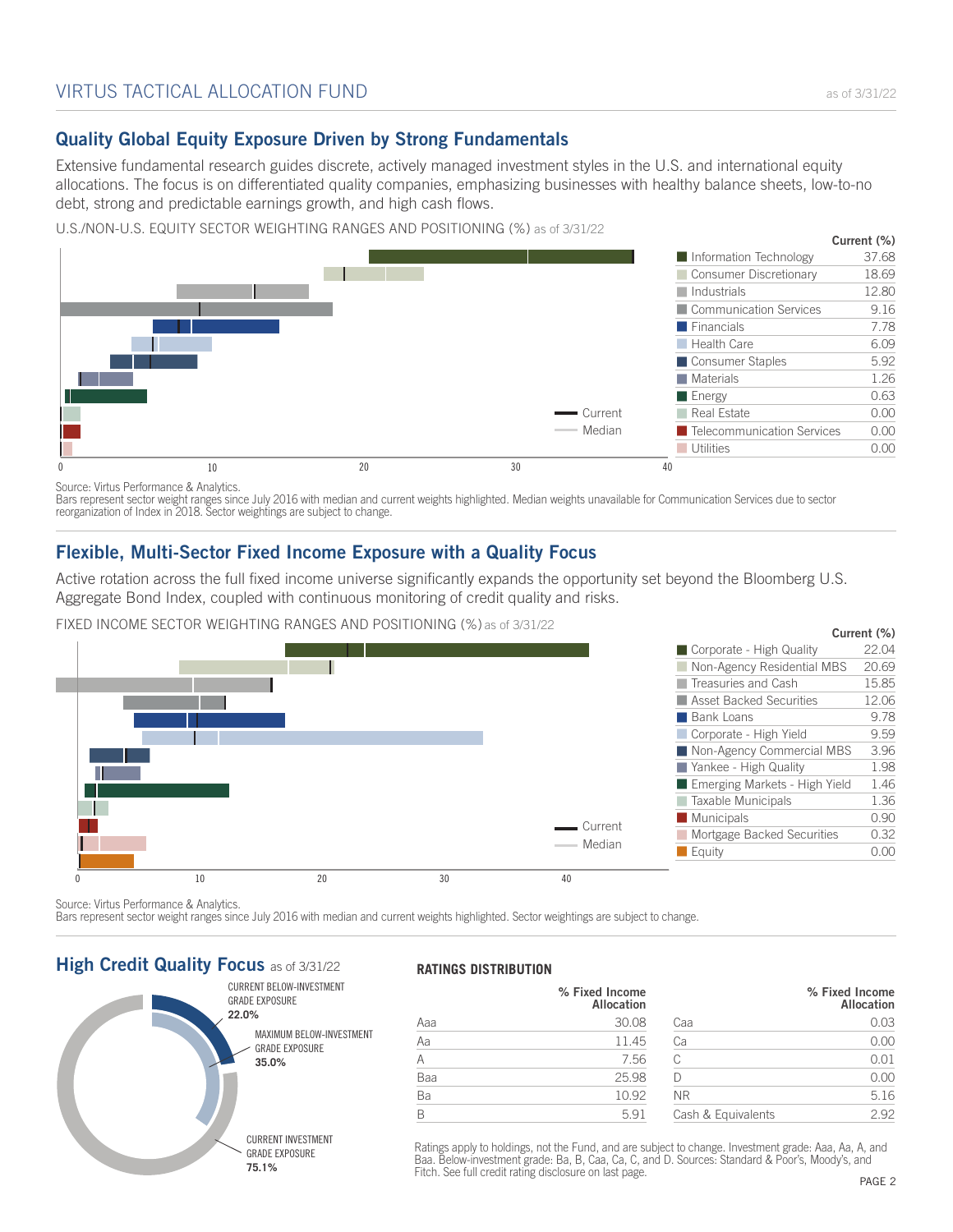

# Higher Relative Risk-Adjusted Returns through Active Diversification

The Fund has offered an attractive balance of overall risk/return characteristics compared to the benchmarks of its underlying allocations, with a significantly greater Sharpe ratio—a measure of returns relative to risk—than any one of the indexes on its own.

|                                         | <b>Compelling Total Returns</b>  | with Less Risk                                 |
|-----------------------------------------|----------------------------------|------------------------------------------------|
| Data as of 3/31/22                      | 5-Year Annualized<br>Returns (%) | 5-Year Annualized<br><b>Standard Deviation</b> |
| MSCI All Country World Index (ACWI)     | 1164                             | 15 15                                          |
| Russell 3000 <sup>®</sup> Index         | 1540                             | 16.37                                          |
| Russell 1000 <sup>®</sup> Index         | 15.82                            | 16.17                                          |
| Russell 2000 <sup>®</sup> Index         | 9 74                             | 21 18                                          |
| $S\&P 500$ <sup>®</sup> Index           | 15.99                            | 1578                                           |
| Bloomberg U.S. Aggregate Bond Index     | 2.14                             | 3.57                                           |
| Virtus Tactical Allocation Fund Class A | 10.63                            | 13.56                                          |

Past performance is not indicative of future results. Source: Virtus Performance & Analytics

# **AVERAGE ANNUAL TOTAL RETURNS (%)** as of 3/31/22 **n** Class A NAV **n** Class A POP **n** Class I

■ Virtus Tactical Allocation Fund Linked Benchmark



Performance data quoted represents past performance. Past performance does not guarantee future results. Investment return and principal value will fluctuate so that shares, when redeemed, may be worth more or less than their original cost. Current performance may be lower or higher than the performance data quoted. Please visit virtus.com for performance data current to the most recent month end. Class A shares have a maximum sales charge of 5.50%. A contingent deferred sales charge of 1% may be imposed on certain redemptions within 18 months on purchases on which a finder's fee has been paid. Class I shares have no sales charges and are not available to all investors. Other share classes have sales charges. See virtus.com for details.

The fund gross expense ratios for class A and Class I are 1.05% and 0.84%, respectively. The net expense ratios for class A and Class I are 0.99% and 0.76%, respectively. which reflects a contractual expense reimbursement in effect through 1/31/2023.

Average annual total return is the annual compound return for the indicated period and reflects the change in share price and the reinvestment of all dividends and capital gains. Returns for periods of one year or less are cumulative returns.

| <b>ANNUAL PERFORMANCE (%)</b>                           |       |         |                         |      |         |      |       |      |       |       |
|---------------------------------------------------------|-------|---------|-------------------------|------|---------|------|-------|------|-------|-------|
|                                                         | 2021  | 2020    | 2019                    | 2018 | 2017    | 2016 | 2015  | 2014 | 2013  | 2012  |
| <b>Class A NAV</b>                                      | 6.59  |         | 33.01 27.00 -7.15 19.84 |      |         | 191  | -4 94 | 4 44 | 1747  | 1244  |
| Class I                                                 | 6.82  | 3295    | n/a                     | n/a  | n/a     | n/a  | n/a   | n/a  | n/a   | n/a   |
| Index                                                   | 12.82 | - 22.33 | 23.10 -2.49             |      | - 18.18 | 5.98 | 121   | 985  | 14.08 | 10 13 |
| Index: Virtus Tactical Allocation Fund Linked Benchmark |       |         |                         |      |         |      |       |      |       |       |

**FIXED CHARACTERISTICS**

Effective Duration 5.47 Weighted Average Maturity 7.58

## **EQUITY CHARACTERISTICS**

| Avg. Weighted Market Cap (bn)     | 248.77 743.39 |             |
|-----------------------------------|---------------|-------------|
| Median Market Cap (bn)            |               | 9.96 1.73   |
| Trailing P/E Ex-Negative Earnings |               | 35.35 22.30 |
| Price-to-Cash Flow                |               | 32.07 23.52 |
| Price-to-Book Value               |               | 7.30 6.38   |
| 3-Year EPS Growth Rate            |               | 15.54 19.48 |
| 5-Year EPS Growth Rate            |               | 23.75 23.22 |
| <b>Active Share</b>               | 84.93         | n/a         |
|                                   |               |             |

Index: Composite: 75% Russell 1000 Growth / 25% MSCI ACWI ex US Small Mid Cap

| <b>Strong Outperformance</b> |
|------------------------------|
| <b>Relative to Peers</b>     |

Disciplined, research-driven processes across the portfolio's allocations, and within each asset class, have generated strong returns and solid risk-adjusted performance, relative to peers.

### Strong Returns

Total Returns as of 3/31/22



### Risk-adjusted Performance

Sharpe Ratio as of 3/31/22



Morningstar percentile rankings for A Shares based on Total Returns in the Allocation–50% to 70% Equity Category.

Fund